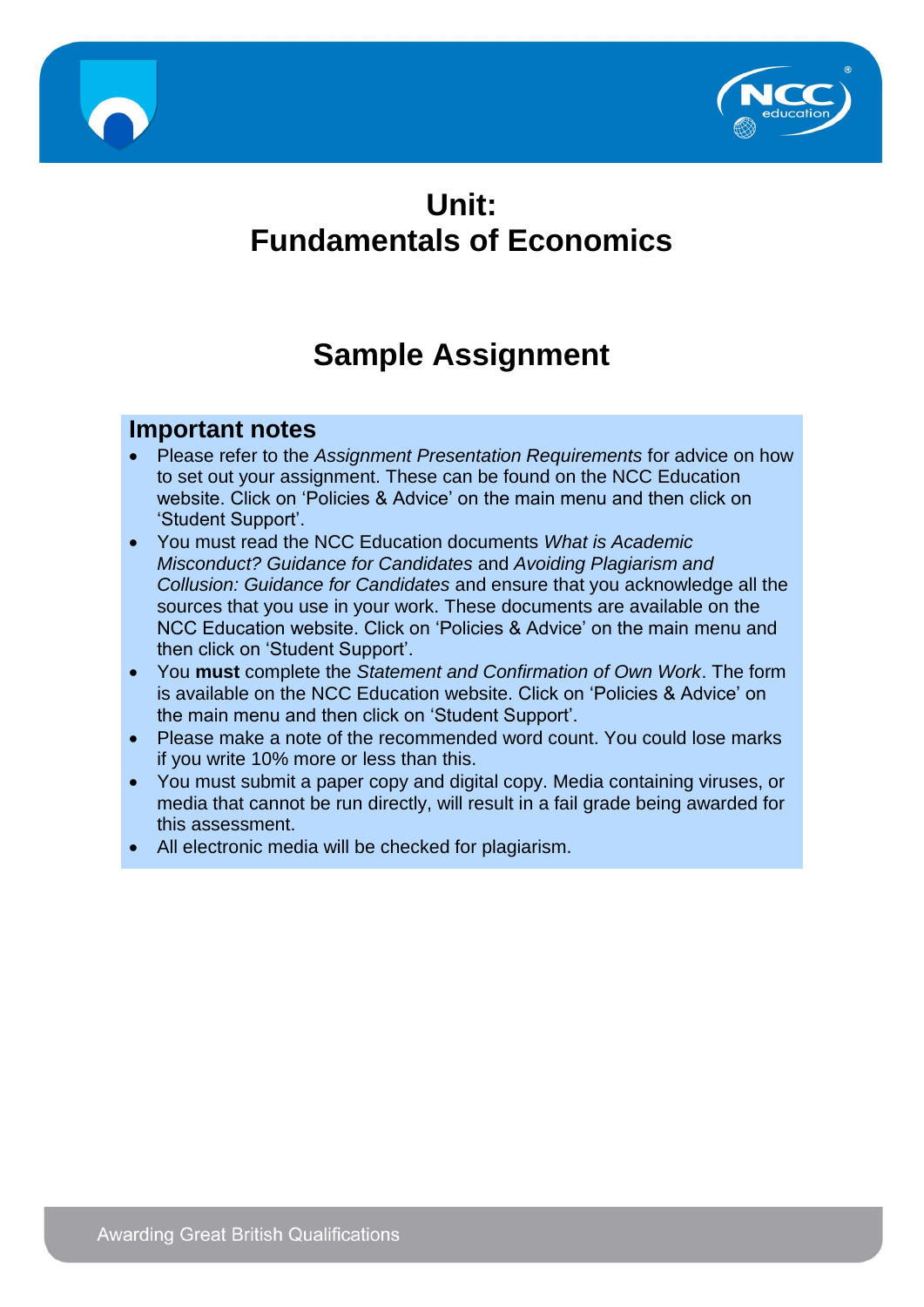## **Task 1 – 25 Marks**

#### **Scenario**

On 27 April 2020, the benchmark West Texas Intermediate (WTI) crude oil price was \$12.64 per barrel. For most of 2019, WTI crude oil had been trading in the range of \$55.00 - \$65.00 per barrel.

- a) Analyse why the WTI benchmark crude oil price fell to this extent, using a supply and demand diagram to illustrate your analysis. (13 marks)
- b) Discuss the THREE (3) items that are assumed constant when a demand curve is drawn. Which, if any, of the three *changed* in relation to the market for crude oil in early 2020? (12 marks)

**(Total 25 marks)**

#### **Task 2 – 25 Marks**

a) Certain markets have features that make them more "contestable" than others.

Evaluate the implications for a firm operating as a pure monopolist in its own country, of the international market becoming contestable. You should use research to support your answer. (10 marks)

b) "Monopolies are usually regarded as working against the interests of society."

Discuss (with the use of supporting research) arguments that are in support of **and** in contrast to, the above statement. (15 marks)

**(Total 25 marks)**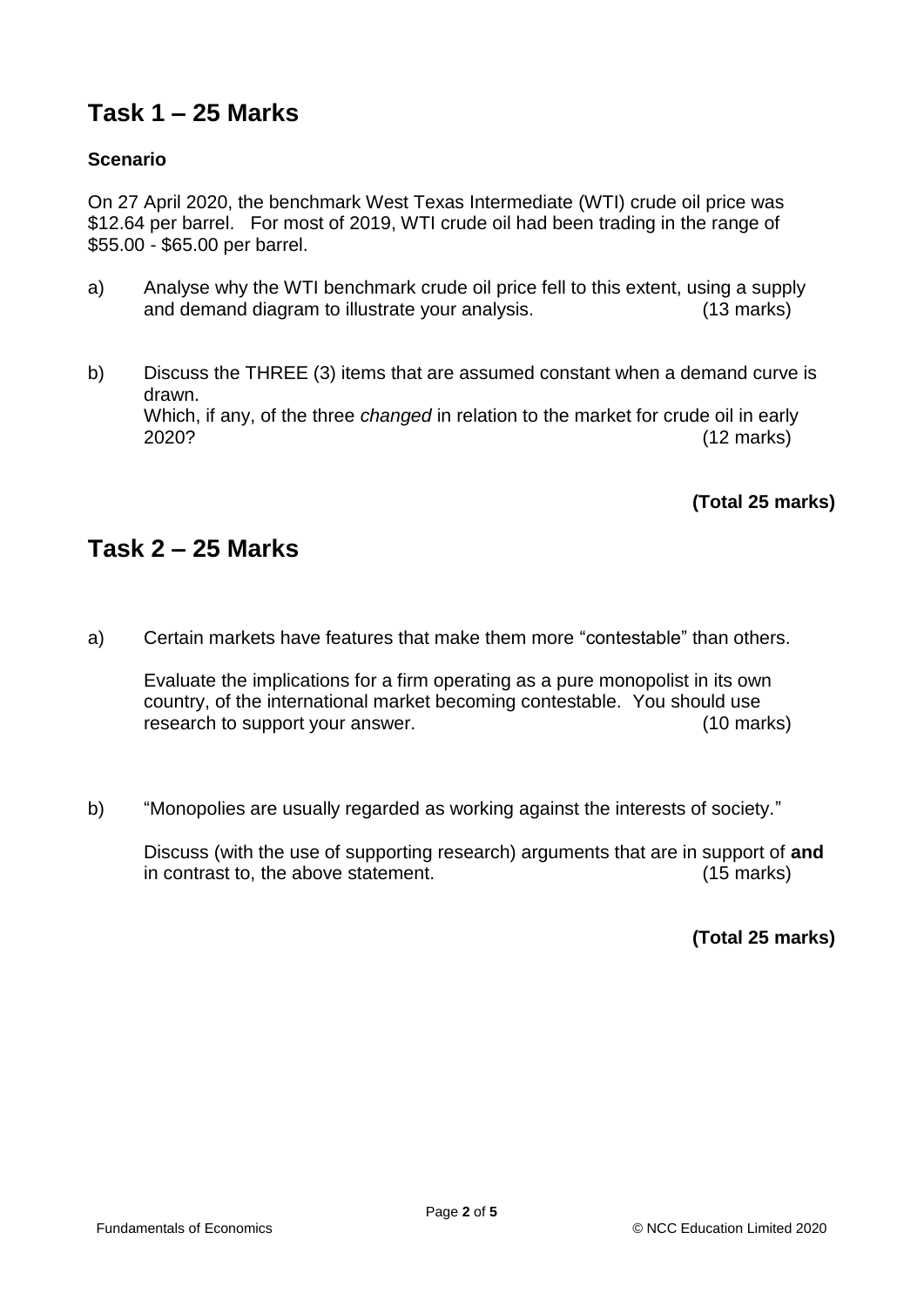#### **Task 3 – 25 Marks**

Aggregate demand in Country C is given by  $C + I + G + (X - Z)$ , where  $C =$  consumption expenditure  $I =$  investment expenditure G = government expenditure  $X =$  exports  $Z =$  imports

a) Assume that Country C is in recession, with a level of income of Y\* that is significantly less than the full employment level of income, as demonstrated in the diagram below:



The government of Country C decides to use fiscal policy, in the form of changes in government expenditure or taxation, in order to shift the economy from Y\* to Yf. Identify what the monetary implications of this change in fiscal policy will be **and**  discuss how those implications may limit the effectiveness of the fiscal policy. (10 marks)

b) Assess the THREE (3) major constraints that apply when governments use fiscal policy in an attempt to stabilise the level of income in an economy.

(15 marks)

**(Total: 25 marks)**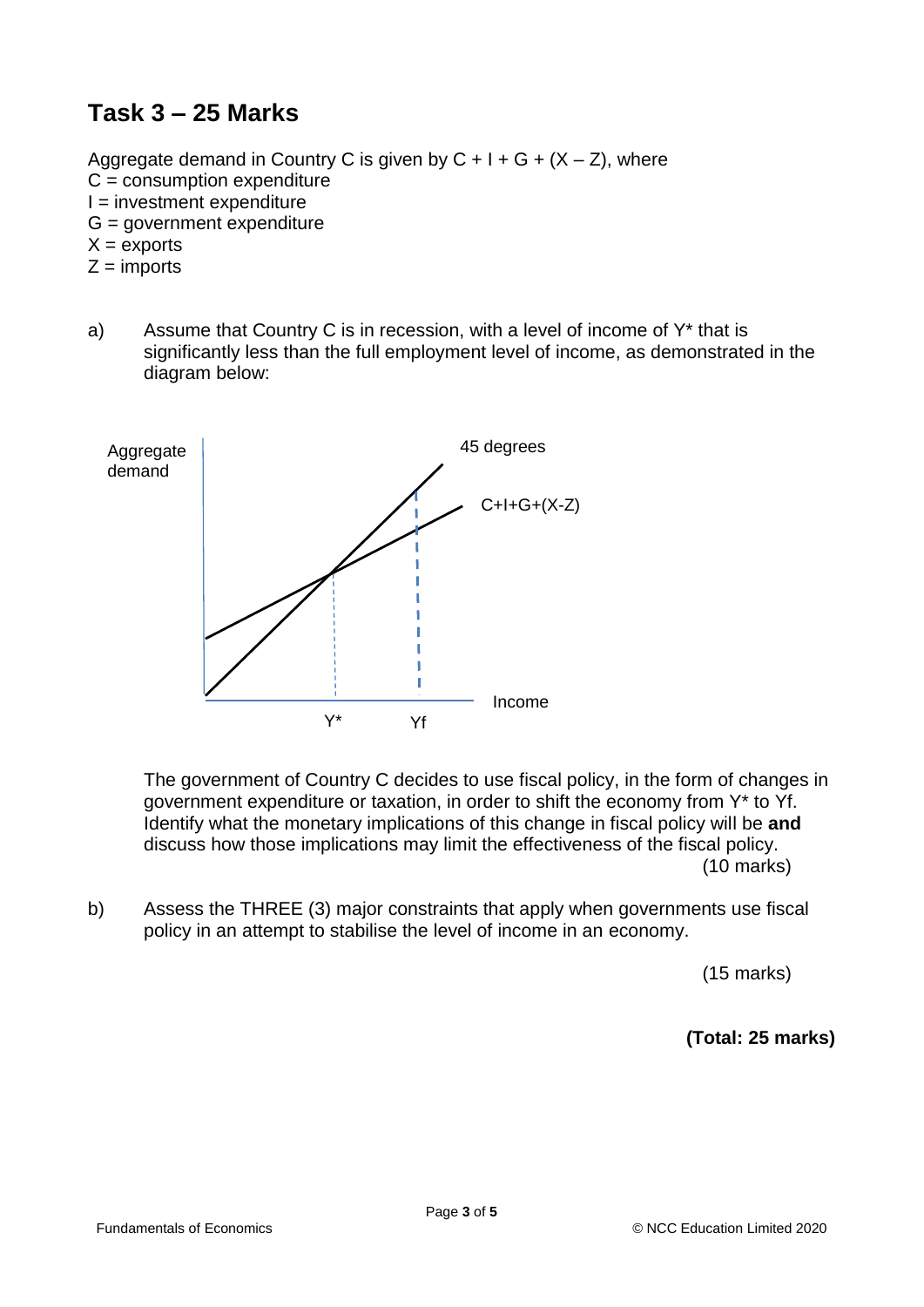#### **Task 4 – 25 Marks**

- a) Starting in March 2020, as a consequence of the Covid-19 pandemic, governments in many countries pursued "lockdown" policies, involving the temporary closure of many businesses and the requirement for as many people as possible to stay at home. Stock markets in many countries experienced large falls in value. Making use of the THREE (3) *motives for holding money*, analyse the impact of the Covid-19 pandemic upon the demand for holding money. (15 marks)
- b) In response to the Covid-19 pandemic, governments started to engage in largescale monetary easing, which resulted in interest rates at unprecedently low levels. Discuss how very low interest rates may affect the *real economy* and prevent a larger fall in national income that would otherwise occur. (10 marks)

**(Total: 25 marks)**